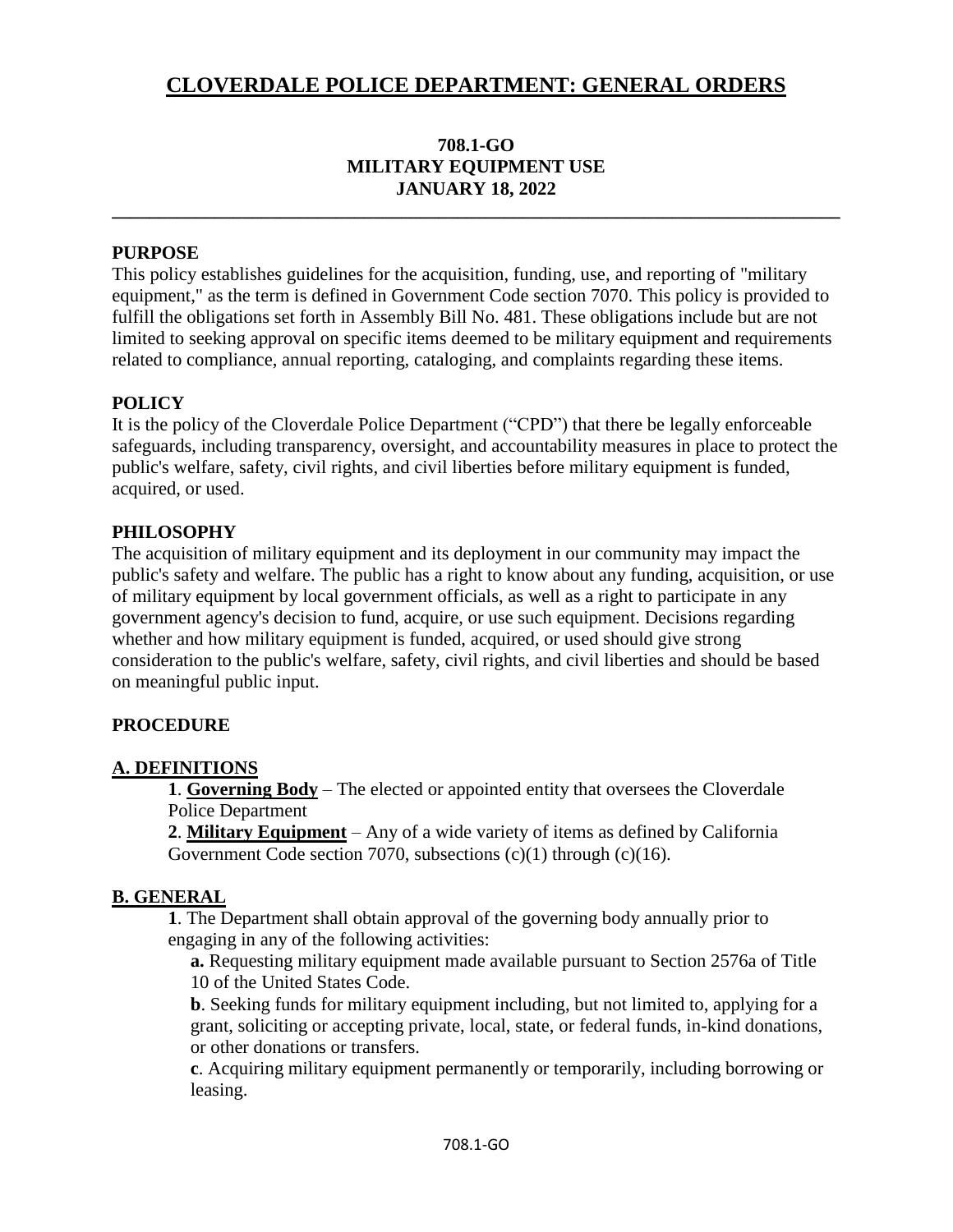**d**. Collaborating with another law enforcement agency in the deployment or other use of military equipment within the territorial jurisdiction of the governing body. **e**. Using any new or existing military equipment for a purpose, in a manner, or by a person not previously approved by the governing body pursuant to general order. **f**. Soliciting or responding to a proposal for, or entering into an agreement with, any other person or entity to seek funds for, apply to receive, acquire, use, or collaborate in the use of, military equipment.

**2**. In seeking the approval of the governing body (Cloverdale City Council), CPD shall submit a proposed military equipment use policy, or subsequent amendments, to the City Council and the public via the law enforcement agency's internet website at least 30 days prior to any public hearing concerning the military equipment at issue. The City Council shall only approve the proposed military equipment use policy if it is determined that the military equipment use policy will safeguard the public's welfare, safety, civil rights, and civil liberties.

## **C. MILITARY EQUIPMENT USE CONSIDERATIONS**

**1**. Military equipment shall only acquired and authorized by CPD if the governing body determines:

> **a.** The military equipment is necessary because there is no reasonable alternative that can achieve the same objective of officer and civilian safety.

**b**. The military equipmentis reasonably cost-effective compared to available alternatives that can achieve the same objective of officer and civilian safety.

**c.** Prior military equipment use complied with the military equipment use policy that was in effect at the time, or if prior uses did not comply with the accompanying military

**2.** Military equipment shall only be used by a CPD employee only after applicable training, including any course required by the Commission on Peace Officer Standards and Training, has been completed unless exigent circumstances arise.

### **D. MILITARY EQUIPMENT REPORTING CONSIDERATIONS**

CPD shall submit an annual military equipment report to the City Council that addresses each type of military equipment possessed by CPD.

**1**. CPD shall also make each annual military equipment report publicly available on its internet website for as long as the military equipment is available for use.

**2.** The annual military equipment report shall, at a minimum, include the following information for the immediately preceding calendar year for each type of military equipment:

**a**. A summary of how the military equipment was used and the purpose of its use. **b.** A summary of any complaints or concerns received concerning the military equipment.

**c**. The results of any internal audits, any information about violations of the military equipment use policy, and any actions taken in response.

**d**. The total annual cost for each type of military equipment, including acquisition, personnel, training, transportation, maintenance, storage, upgrade, and other ongoing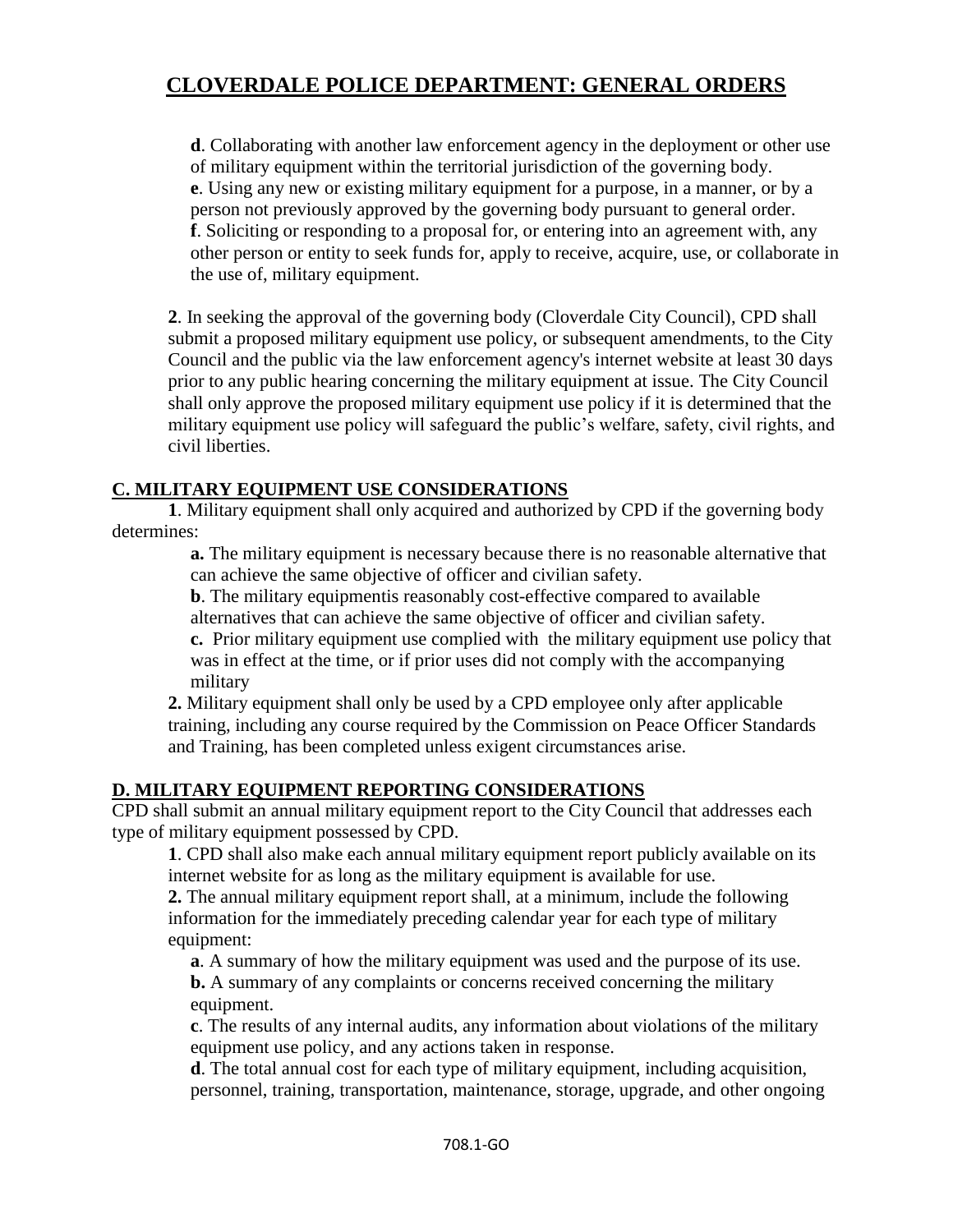costs, and from what source funds will be provided for the military equipment in the calendar year following submission of the annual military equipment report.

**e.** The quantity possessed for each type of military equipment.

**f.** If CPD intends to acquire additional military equipment in the next year, the quantity sought for each type of military equipment.

**i**. Within 30 days of submitting and publicly releasing an annual military equipment report, CPD shall hold at least one well-publicized and conveniently located community engagement meeting, at which the general public may discuss and ask questions regarding the annual military equipment report and CPD's funding, acquisition, or use of military equipment.

## **E. CATALOGING OF MILITARY USE EQUIPMENT**

All military use equipment kept and maintained by the Cloverdale Police Department shall be cataloged in a way that addresses each of the following requirements:

**1**. The manufacturer's description of the equipment.

- **2**. The capabilities of the equipment.
- 3. The purposes and authorized uses for which the Department proposes to use the equipment.
- **4**. The expected lifespan of the equipment.
- **5**. The fiscal impact of the equipment, both initially and for ongoing maintenance.
- **6**. The quantity of the equipment, whether maintained or sought.

#### **F. COMPLIANCE**

**1**. The Department Administrative Team (DAT) will ensure that all CPD members comply with this policy. The DAT will conduct an annual audit. The Chief of Police or designee will be notified of any policy violations and, if needed, the violation(s) will be referred to the Internal Affairs Division and handled in accordance with the Lexipol Policy titled-(Internal Affairs Investigations). All instances of non-compliance will be reported to City Council via the annual military equipment report.

**2.** Any member of the public can register a question or concern regarding military use equipment by contacting CPD by email or by phone. A response to the question or concern shall be completed by CPD in a timely manner.

**3**. Any member of the public can submit a complaint to any member of CPD and in any form (i.e. in-person, telephone, email, etc.). Once the complaint is received, it should be routed to the Sergeants in accordance with Lexipol Policy titled-(Personnel Complaints).

### **G. FUNDING**

CPD shall seek City Council approval for military equipment, including, but not limited to, applying for a grant, soliciting or accepting private, local, state, or federal funds, in-kind donations, or other donations or transfers.

**1**. CPD has the authority to apply for funding prior to obtaining City Council approval in the case of exigent circumstances. CPD shall obtain City Council approval as soon as practicable.

## **H. MILITARY USE EQUIPMENT**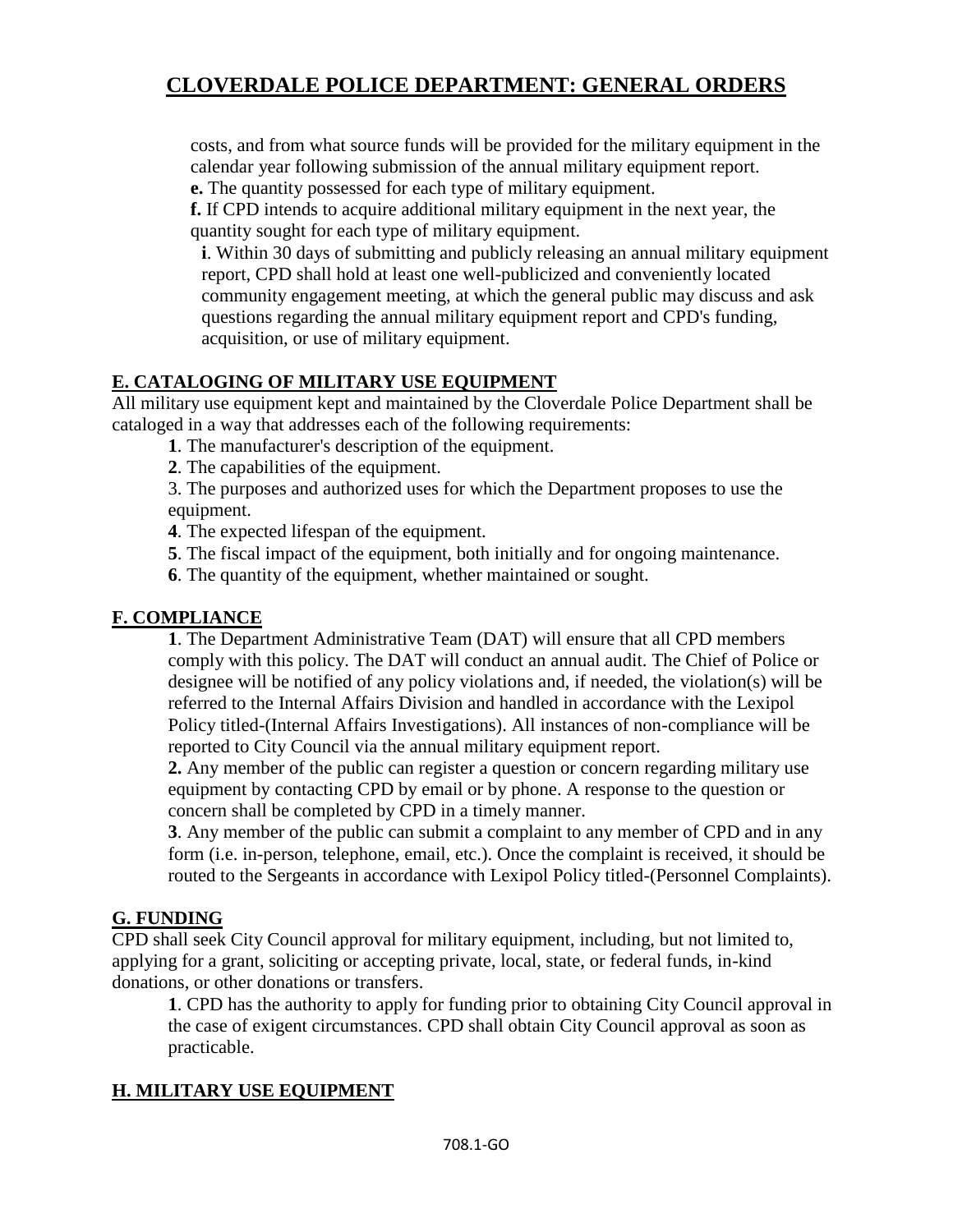**1. Unmanned Aircraft System (UAS):** An unmanned aircraft along with the associated equipment necessary to control it remotely.

**a**. Description, quantity, capabilities, and purchase cost of current UAS:

 **DJI M210 with RTK**, cost: \$27,000 each, quantity: 1. UAS that has 32 minutes of flight time, in all-weather, rated IP43, has an IR camera, Zenmuse gimbal zoom camera, which includes picture/video recording capabilities in 4k.

• **DJI Parrot ANAFI**, cost \$0.00 (Came free with purchase of M210) quantity: 1. UAS has a 25 min. flight time, good weather only, has a mounted camera on a 180 deg. Gimble, and is foldable for portability. Works off smartphone app and is limited in capabilities. This UAS can take pictures and video which includes a digital zoom.

## **b. Purpose**

To be deployed when its view would assist officers or incident commanders with the following situations, which include, but are not limited to:

**i**. major collision investigations.

**ii**. Search for missing persons.

**iii.** natural disaster management.

**iv.** crime scene photography.

**v.** SWAT, tactical, or other public safety and life preservation missions.

**vi.** In response to specific requests from local, state, or federal fire authorities for fire response and/or prevention.

### **c. Authorized Use**

Only assigned operators who have completed the required training shall be permitted to operate or supervise the DJI Parrot/DJI Matric 210 RTK during approved missions.

## **d. Expected Life Span**

All UAS equipment, 5 years.

## **e. Fiscal Impact**

Annual maintenance and battery replacement cost are approximately \$500.00.

## **f. Training**

All Department UAS operators are licensed by the Federal Aviation Administration for UAS operation. In addition, each operator must attend a 40-hour department training and ongoing quarterly training.

## **g. Legal and Procedural Rules**

Use is established under FAA Regulation 14 CFR Part 107 and the City of Cloverdale Lexipol UAS policy. It is the policy of the CPD to utilize UAS only for official law enforcement purposes and in a manner that respects the privacy of our community, pursuant to State and Federal law.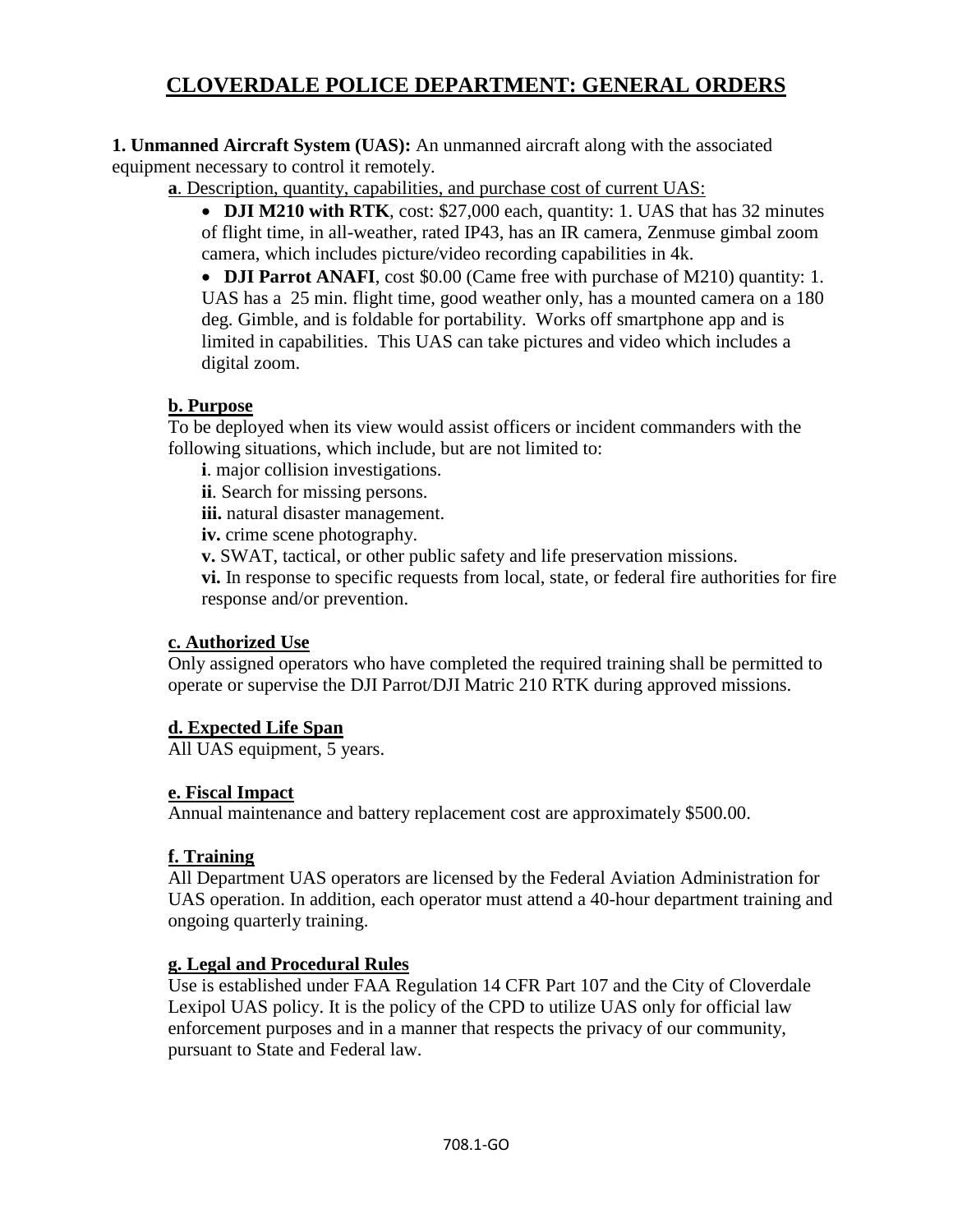**2. Chemical Agent and Smoke Canisters:** 37MM Launchers are utilized by CPD personnel as a less-lethal tool that contains chemical agents that are released when deployed.

**a. Description, quantity, capabilities, and purchase cost** 

**i. PENN ARMS, 37MM SINGLE SHOT LAUNCHER, #L137**-1, Barrel: 6061-T6 Aluminum, Type III Hard Coat Anodized Frame/Fire Control Group: Steel Foregrip & Trigger Grip: Super Tough (ST) Glass Filled Nylon Resin cost: \$1000, quantity: 1. The 37MM Single Launcher is a tactical single-shot launcher that features a fixed stock with iron sights.

**b. Purpose**; Limit the escalation of conflict where employment of lethal force is prohibited

**c. Authorized use Situations: This device is not authorized for use** (personnel is not trained to deploy the equipment.)

**3. Less Lethal Shotgun:** Less Lethal Shotgun is used to deploy the less-lethal 12-gauge Super-Sock Beanbag Round (personnel is not trained to deploy this equipment).

## **a. Description, quantity, capabilities, and purchase cost**

**i**. **REMINGTON 870 LESS LETHAL SHOTGUN**, cost: \$946, quantity: 3. The Remington 870 Less Lethal Shotgun is used to deploy the less-lethal 12-gauge Super-Sock Beanbag Round up to a distance of 75 feet. The range of the weapon system helps to maintain space between officers and a suspect reducing the immediacy of the threat, which is a principle of De-escalation.

**ii**. **12-GAUGE SUPER-SOCK BEANBAG ROUND-Model 2581**, cost: \$5, quantity: 16. A less lethal 2.4-inch 12-gauge shotgun round firing a ballistic fiber bag filled with 40 grams of lead shot at a velocity of 270-290 feet per second (FPS). CTS Super-Sock rounds are discharged from a dedicated 12-gauge shotgun that is distinguishable by an orange buttstock and foregrip. This round provides accurate and effective performance when fired from the approved distance of not fewer than five (5) feet. The maximum effective range of this munition is up to 75 feet from the target. The Model 2581 Super-Sock is in its deployed state immediately upon exiting the barrel. It does not require a minimum range to "unfold" or "stabilize." The Super-Sock is an aerodynamic projectile. However, accuracy is relative to the shotgun, barrel length, environmental conditions, and the operator. The Super-Sock is very accurate. However, effectiveness depends on many variables, such as distance, clothing, stature, and the point where the projectile impacts.

### **b. Purpose**

To limit the escalation of conflict where employment of lethal force is prohibited or undesirable.

### **c. Authorized Use**

Situations for the use of the less-lethal weapon systems may include, but are not limited

to:

**i.** Self-destructive, dangerous and/or combative individuals.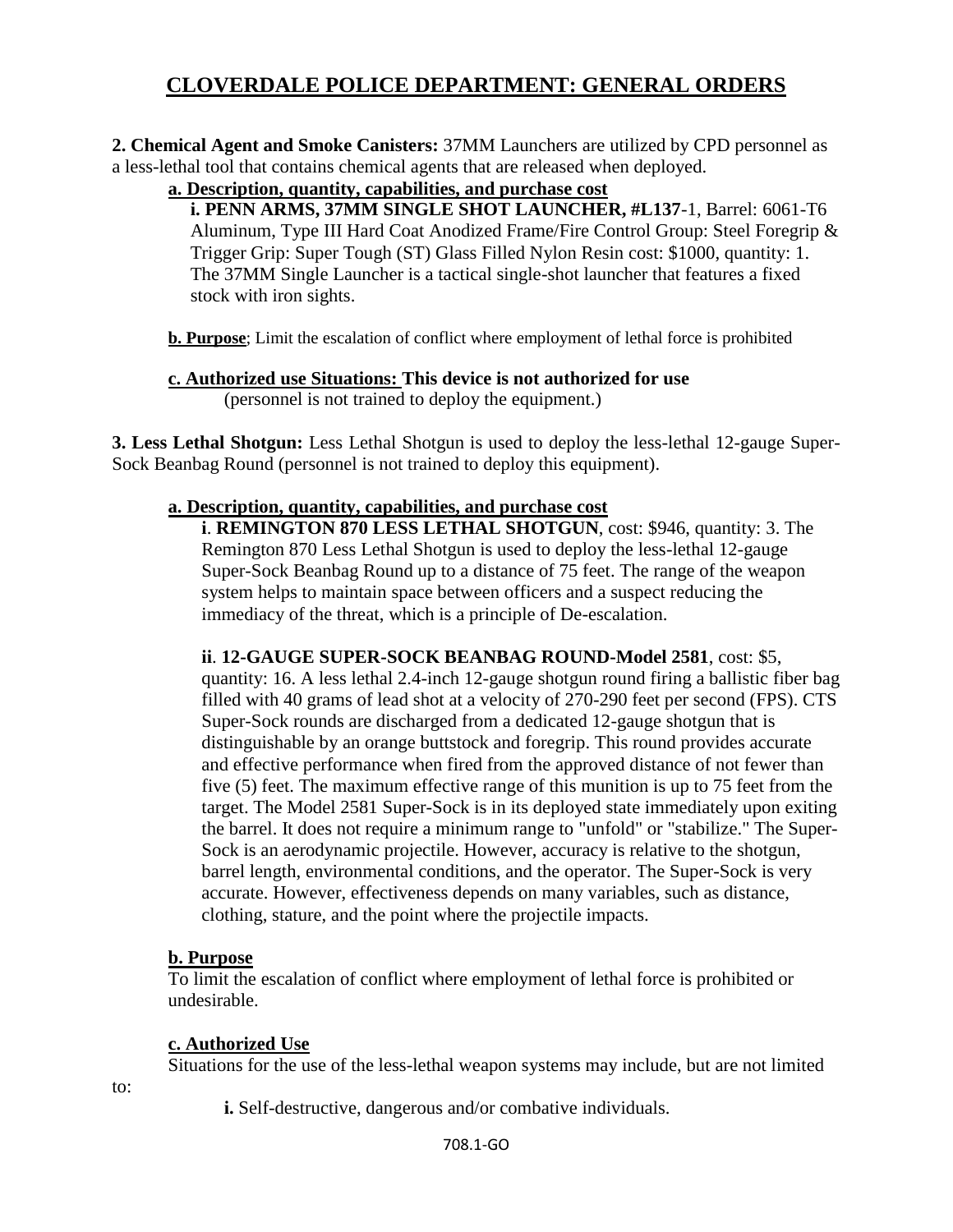**ii**. Circumstances where a tactical advantage can be obtained

**iii**. Potentially vicious animals.

**iv.** Training exercises or approved demonstrations.

#### **d. Lifespan**

Remington 870 Less Lethal Shotgun- 25 years. Super Sock Round- No listed expiration date.

### **e. Fiscal Impact**

Annual maintenance is approximately \$50 for each shotgun.

### **f. Training**

All officers are trained in the 12 gauge less-lethal shotgun as a less-lethal option by inservice training.

### **g. Legal and Procedural Rules**

Use is established under the Lexipol Policy. It is the policy of the CPD to utilize the lesslethal shotgun only for official law enforcement purposes and pursuant to State and Federal law, including those regarding the use of force.

**4**. **Rifles:** Guns that are fired from shoulder level, having a long spirally grooved barrel intended to make bullets spin and thereby have greater accuracy over a long distance.

- **a. Description, quantity, capabilities, and purchase cost**
	- **i. BUSHMASTER .223 CALIBER RIFLE, MODEL XM15-E25**, cost: \$1000, quantity: 6. The BUSHMASTER with 16" Barrel, AR-15, is an entrylevel AR-15 style rifle. The magazine holds 30 rounds of .223 ammunition and the rifle has a non-collapsible stock. This rifle is primarily used in an overwatch capacity to protect the community during large events.
	- **ii. BUSHMASTER .223 CALIBER RIFLE, MODEL 90831** cost: \$1000, quantity: 6. A highly accurate and durable rifle that includes a 16" barrel length and 30 round magazine. This rifle is primarily used in an overwatch capacity to protect the community during large events.
	- **iii. COLT ARMS .223 CALIBER RIFLE, AR-15 SP1**, cost \$1000, quantity 2. The COLT ARMS AR-15 with a 16" barrel is an entry-level rifle. The magazine holds 30 rounds of .223 ammunition and the rifle has a noncollapsible stock. This rifle is primarily used in an overwatch capacity to protect the community during large events.

### **b. Purpose**

To be used as a precision weapon to address a threat with more precision and/or greater distances than a handgun, if present and feasible.